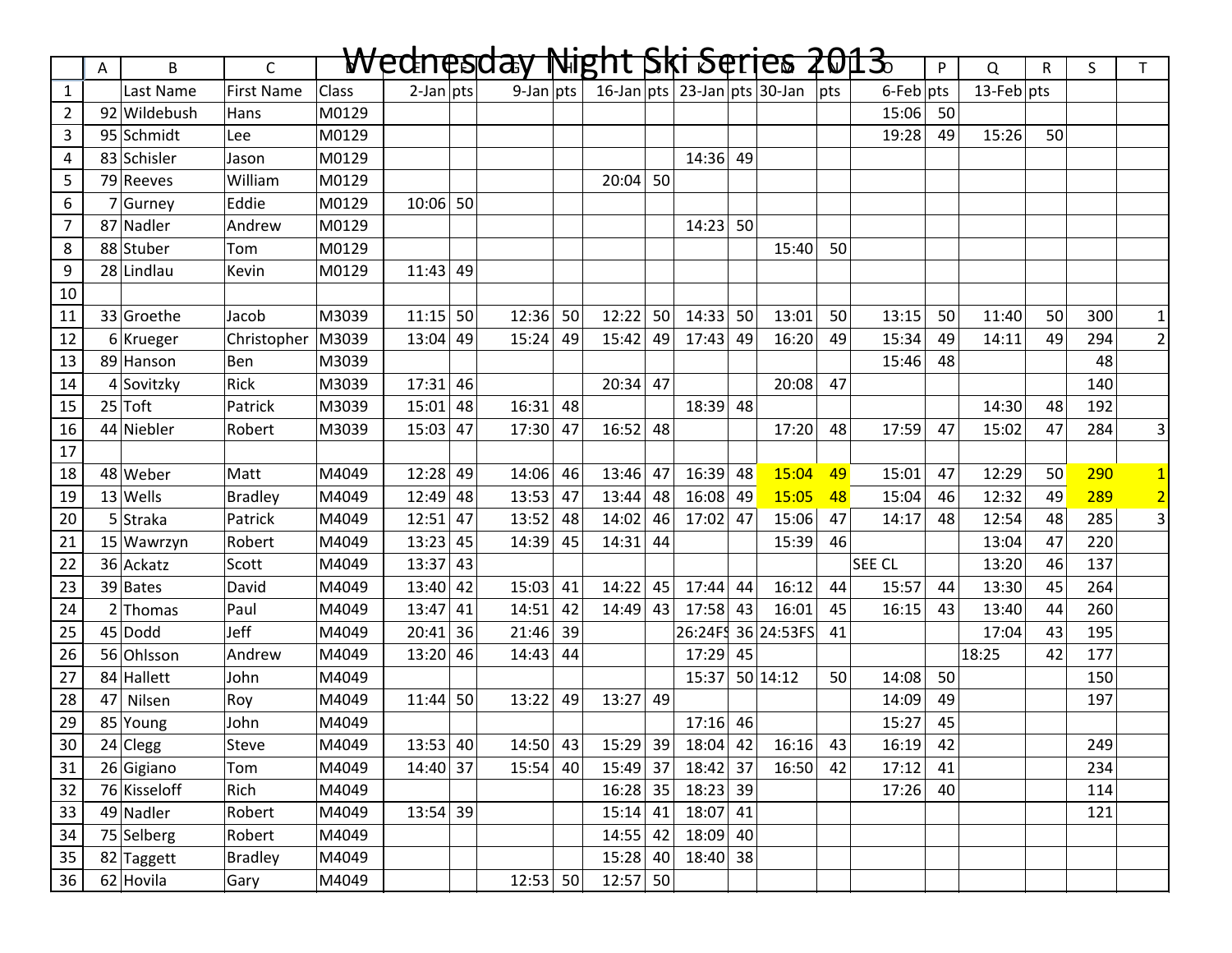|    |    | B                | $\mathsf{C}$ |       | Wednesday |    |            |    | Night Ski Serjes 2013 |    |              |    |                      |    |             | P  | Q          | R  | S   | T.             |
|----|----|------------------|--------------|-------|-----------|----|------------|----|-----------------------|----|--------------|----|----------------------|----|-------------|----|------------|----|-----|----------------|
| 37 | Α  | $50$ Seay        | Kevin        | M4049 | 14:20     | 38 |            |    | 15:32                 | 38 |              |    |                      |    |             |    |            |    |     |                |
| 38 |    | 12 Carter        | Mitch        | M4049 | 13:32     | 44 |            |    | 15:51                 | 36 |              |    |                      |    |             |    |            |    |     |                |
| 39 |    |                  |              |       |           |    |            |    |                       |    |              |    |                      |    |             |    |            |    |     |                |
| 40 |    | 61 Jackson       | Scott        | M5059 |           |    | 13:31      | 50 |                       |    | 16:12        | 48 |                      |    | 14:58       | 49 |            |    | 147 |                |
| 41 |    | $40$  Lob        | Patrick      | M5059 | 12:33     | 49 | 13:33      | 49 | 13:47                 | 49 | 15:49        | 50 | 14:24                | 50 | 14:20       | 50 | 12:30      | 50 | 298 | $1\vert$       |
| 42 |    | $22$ Joda        | Dan          | M5059 | 12:11     | 50 | 13:40      | 48 | 13:43                 | 50 | 15:57        | 49 | 14:47                | 49 | 15:00:00    | 48 | 12:46      | 48 | 294 | $2\vert$       |
| 43 |    | 21 Wikner        | Steven       | M5059 | 13:03     | 48 | 14:20      | 47 | 14:14                 | 47 | 16:56        | 47 |                      |    | 15:10       | 46 | 12:38      | 49 | 284 | $\overline{3}$ |
| 44 |    | 16 Jennik        | Peter        | M5059 | 13:20     | 46 | 14:33      | 46 | 14:19                 | 45 | 17:20        | 45 |                      |    | 15:07       | 47 | 12:55      | 47 | 276 |                |
| 45 |    | 34 Hazard        | Jerry        | M5059 | 13:28     | 44 | 14:35      | 45 | 14:17                 | 46 | 17:14        | 46 | 15:54                | 48 |             |    | 13:48      | 45 | 274 |                |
| 46 |    | 63 Shabahzian    | Charlie      | M5059 | 13:27     | 45 | 14:42      | 44 | 14:35                 | 44 | 18:21        | 44 |                      |    | 16:01       | 45 | 13:13      | 46 | 268 |                |
| 47 | 54 | Erickson         | Allan        | M5059 | 15:06     | 42 | 16:01      | 40 | 16:22                 |    | 41 24:16FS   | 43 | 19:13                | 45 | 18:08       | 42 | 14:13      | 44 | 257 |                |
| 48 |    | 35 Davenport     | Tom          | M5059 | 19:58     | 41 |            |    | 20:01                 |    | 40 24:58FS   | 42 | 22:10                | 44 | 22:45       | 41 | 18:09      | 40 | 248 |                |
| 49 |    | 77 Cheney        | Tom          | M5059 |           |    |            |    | 15:28                 | 42 |              |    | 17:09                | 47 | 18:05       | 43 | 14:28      | 43 | 175 |                |
| 50 |    | 74 Dolan         | Steven       | M5059 |           |    | 17:49      | 39 |                       |    |              |    | 17:46                | 46 | 17:34       | 44 | 15:34      | 42 | 171 |                |
| 51 |    | 78 Reeves        | Bill         | M5059 |           |    |            |    | 20:02                 | 39 |              |    |                      |    | 22:46       | 40 | 17:22      | 41 | 120 |                |
| 52 |    | 72 Lammers       | Joel         | M5099 |           |    | 14:46      | 43 | 14:10                 | 48 |              |    |                      |    |             |    |            |    |     |                |
| 53 |    | 80 Moore         | Larry        | M5059 |           |    |            |    | 15:00                 | 43 |              |    |                      |    |             |    |            |    |     |                |
| 54 |    | 9 Czaja          | Bill         | M5059 | 13:13     | 47 | 15:05      | 42 |                       |    |              |    |                      |    |             |    |            |    |     |                |
| 55 |    | 41 Adelmeyer     | Keith        | M5059 | 14:14     | 43 | 16:00      | 41 |                       |    |              |    |                      |    |             |    |            |    |     |                |
| 56 |    |                  |              |       |           |    |            |    |                       |    |              |    |                      |    |             |    |            |    |     |                |
| 57 |    | 23 Winter        | Jim          | M6099 | 13:51     | 50 | 15:33      | 50 | 15:20                 | 50 | 18:32        | 50 | 17:07                | 49 | 16:27       | 50 | 14:02      | 50 | 300 | $1\vert$       |
| 58 |    | $1$ McCarthy     | John         | M6060 | 14:21     | 49 | 16:41      | 48 | 16:58                 | 48 | 19:56        | 47 | 16:59                | 50 | 17:38       | 49 | 15:05      | 48 | 292 | $2\vert$       |
| 59 |    | 3 Gagner         | Jerry        | M6069 | 15:04     | 47 |            |    | 16:33                 | 49 | 19:37        | 49 | 17:57                | 48 | 17:55       | 48 | 14:20      | 49 | 290 | $\vert$ 3      |
| 60 |    | 10 Edwards       | Will         | M6069 | 14:29     | 48 | 16:36      | 49 |                       |    | 19:43        | 48 | 18:15                | 47 | 17:58       | 47 | 15:33      | 47 | 286 |                |
| 61 |    | 69 Bjodstrup     | Rick         | M6069 |           |    | 17:41      | 47 | 17:57                 | 47 | 21:18        | 46 | 19:25                | 46 | 18:52       | 46 |            |    | 232 |                |
| 62 |    | <b>CLASSICAL</b> | <b>MALES</b> |       |           |    |            |    |                       |    |              |    |                      |    |             |    |            |    |     |                |
| 63 |    | $52$ Timm        | Paul         | M0139 | 13:33CL   |    | 50 16:53CL | 49 |                       |    |              |    |                      |    | 18:18CL     |    | 50 16:34CL | 50 | 199 | $1\vert$       |
| 64 |    | $20$ Joda        | DAvid        | M0139 |           |    | 13:14CL    | 50 |                       |    |              |    |                      |    |             |    |            |    |     |                |
| 65 |    | 68 Miller        | David        | M0139 |           |    | 29:26CL    |    | 48 26:49CL            | 50 |              |    | 32:20CL              | 50 |             |    | 24:28CL    | 49 | 197 | $2\vert$       |
| 66 |    |                  |              |       |           |    |            |    |                       |    |              |    |                      |    |             |    |            |    |     |                |
| 67 |    | 18 Truesdale     | Dan          | M4099 | 15:23CL   |    | 50 17:31CL |    | 50 16:42CL            |    | 50 21:49C 50 |    |                      |    | 18:51CL     |    | 49 16:05CL | 50 | 299 | $1\vert$       |
| 68 |    | 17 Kissner       | Tom          | M4099 | 18:50CL   |    | 49 19:46CL |    | 49 19:19CL 49         |    |              |    | 23:04CL              |    | 49 20:51 CL |    | 47 18:30CL | 47 | 290 | $2\vert$       |
| 69 |    | $31$ Graham      | Mike         | M4099 | 19:33CL   |    | 47 20:56CL |    | 48 19:20CL            |    |              |    | 48 27:46C 48 24:07CL | 48 |             |    | 18:27CL    | 48 | 287 | 3 <sup>1</sup> |
| 70 |    | 60 Delwiche      | Jim          | M4099 |           |    | 22:06CL    |    | 46 20:40CL            |    |              |    | 47 25:00C 49 21:57CL |    | 50 22:00CL  |    | 45 17:26CL | 49 | 286 |                |
| 71 |    | $51$ Timm        | Karl         | M4099 | 19:02CL   |    | 48 21:15CL |    | 47 21:48CL            |    |              |    | 46 28:11C 47 25:42CL |    | 47 23:27CL  |    | 44 22:17CL | 44 | 279 |                |
| 72 |    | 42 Henningsen    | Henning      | M4099 | 23:24CL   |    | 45 26:44CL | 45 |                       |    |              |    | 33:36C 45 28:43CL    |    | 46 25:19CL  |    | 42 21:46CL | 45 | 268 |                |